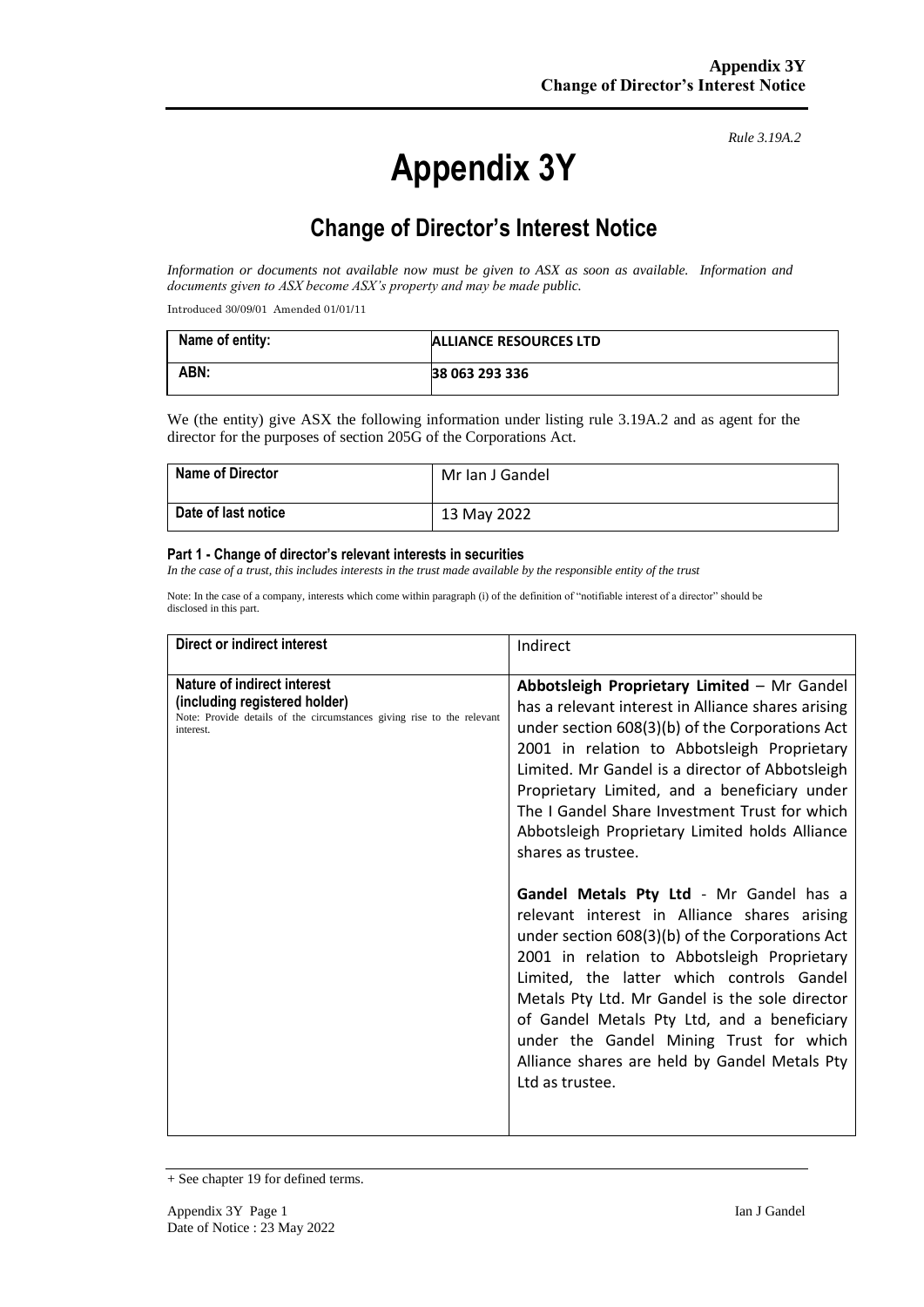| Date of change                                                                                                                                                          | 16 May 2022 to 20 May 2022                                                                                                                                            |  |
|-------------------------------------------------------------------------------------------------------------------------------------------------------------------------|-----------------------------------------------------------------------------------------------------------------------------------------------------------------------|--|
| No. of securities held prior to change                                                                                                                                  | Ordinary<br><b>Shares</b><br>(a)<br>67,934,451<br>Abbotsleigh Proprietary Limited<br>The I Gandel Share<br>(ATF<br>Investment Trust)                                  |  |
|                                                                                                                                                                         | (b) Ordinary Shares - Gandel<br>142,819,424<br>Metals Pty Ltd (ATF Gandel<br>Mining Trust)                                                                            |  |
| <b>Class</b>                                                                                                                                                            | <b>Ordinary Shares</b>                                                                                                                                                |  |
| Number acquired                                                                                                                                                         | (a) Nil by Abbotsleigh Proprietary Limited (ATF<br>The I Gandel Share Investment Trust)<br>(b) 1,379,796 by Gandel Metals Pty Ltd (ATF<br><b>Gandel Mining Trust)</b> |  |
| Number disposed                                                                                                                                                         | Nil                                                                                                                                                                   |  |
| <b>Value/Consideration</b><br>Note: If consideration is non-cash, provide details<br>and estimated valuation                                                            | $(a)$ \$Nil<br>(b) $$248,363.28$<br>(at \$0.18 per share)                                                                                                             |  |
| No. of securities held after change                                                                                                                                     | (a) Ordinary Shares -<br>67,934,451<br>Abbotsleigh Proprietary<br>Limited (ATF The I Gandel<br>Share Investment Trust)                                                |  |
|                                                                                                                                                                         | (b) Ordinary Shares - Gandel<br>144,199,220<br>Metals Pty Ltd (ATF Gandel<br>Mining Trust)                                                                            |  |
| Nature of change<br>Example: on-market trade, off-market trade, exercise of options, issue of<br>securities under dividend reinvestment plan, participation in buy-back | Off-market takeover bid acceptances received<br>by the bidder.                                                                                                        |  |

<sup>+</sup> See chapter 19 for defined terms.